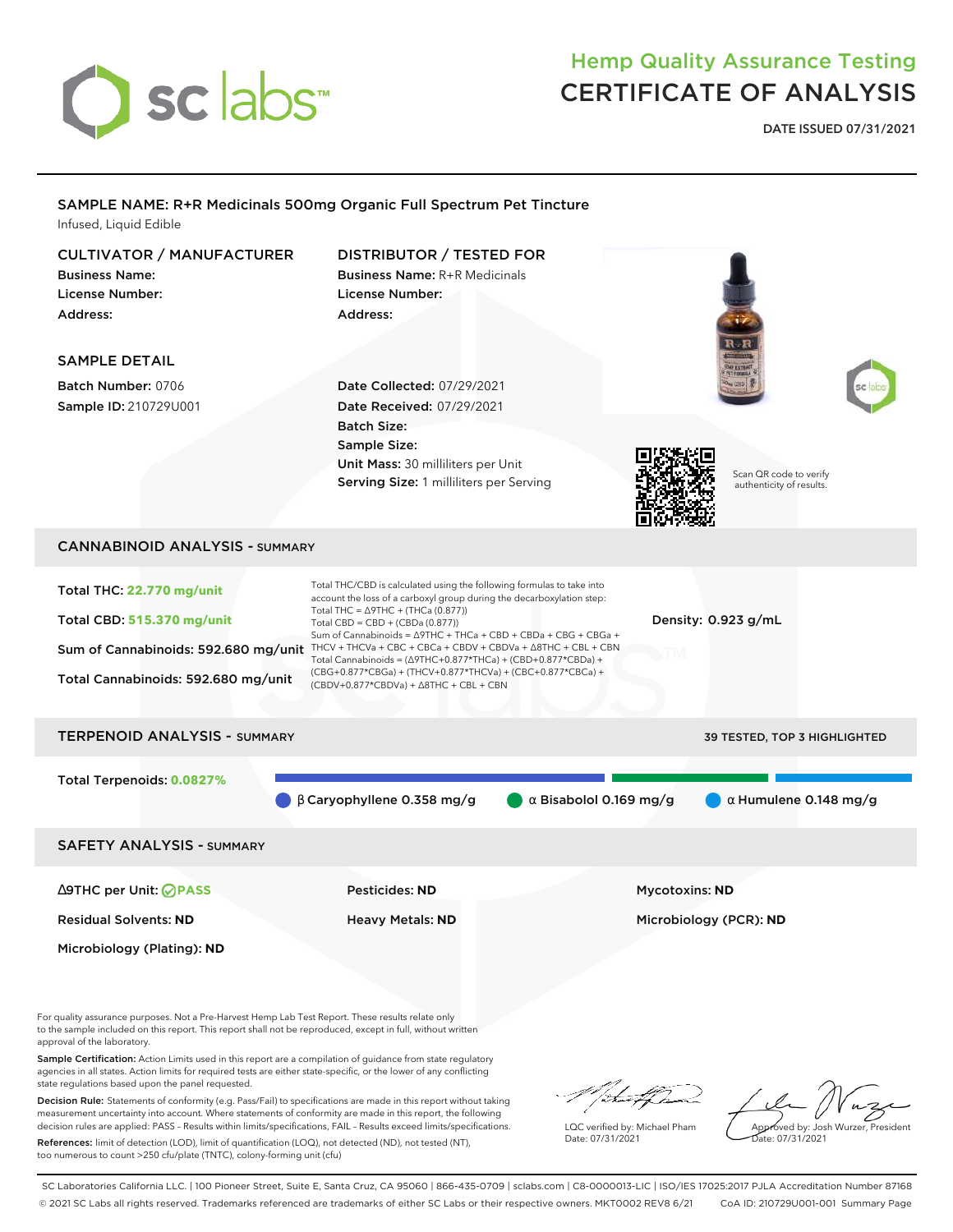# sclabs<sup>\*</sup>

# Hemp Quality Assurance Testing CERTIFICATE OF ANALYSIS

**R+R MEDICINALS 500MG ORGANIC FULL SPECTRUM PET TINCTURE | DATE ISSUED 07/31/2021**



Tested by high-performance liquid chromatography with diode-array detection (HPLC-DAD).

**Method:** QSP 1157 - Analysis of Cannabinoids by HPLC-DAD

TOTAL THC: **22.770 mg/unit**

Total THC (∆9THC+0.877\*THCa)

#### TOTAL CBD: **515.370 mg/unit**

Total CBD (CBD+0.877\*CBDa)

#### TOTAL CANNABINOIDS: 592.680 mg/unit

Total Cannabinoids (Total THC) + (Total CBD) + (Total CBG) + (Total THCV) + (Total CBC) + (Total CBDV) + ∆8THC + CBL + CBN

#### TOTAL CBG: 12.630 mg/unit

Total CBG (CBG+0.877\*CBGa)

#### TOTAL THCV: ND

Total THCV (THCV+0.877\*THCVa)

# TOTAL CBC: 36.360 mg/unit

Total CBC (CBC+0.877\*CBCa)

### TOTAL CBDV: 4.290 mg/unit

Total CBDV (CBDV+0.877\*CBDVa)

#### **CANNABINOID TEST RESULTS -** 07/29/2021

| <b>COMPOUND</b>            | LOD/LOQ<br>(mg/mL) | <b>MEASUREMENT</b><br><b>UNCERTAINTY (mg/mL)</b> | <b>RESULT</b><br>(mg/mL) | <b>RESULT</b><br>(%) |
|----------------------------|--------------------|--------------------------------------------------|--------------------------|----------------------|
| <b>CBD</b>                 | 0.004 / 0.011      | ±0.8229                                          | 17.179                   | 1.8612               |
| <b>CBC</b>                 | 0.003/0.010        | ±0.0502                                          | 1.212                    | 0.1313               |
| Δ9THC                      | 0.002/0.014        | ±0.0535                                          | 0.759                    | 0.0822               |
| <b>CBG</b>                 | 0.002 / 0.006      | ±0.0262                                          | 0.421                    | 0.0456               |
| <b>CBDV</b>                | 0.002/0.012        | ±0.0075                                          | 0.143                    | 0.0155               |
| <b>CBL</b>                 | 0.003/0.010        | ±0.0017                                          | 0.035                    | 0.0038               |
| <b>CBN</b>                 | 0.001 / 0.007      | ±0.0003                                          | 0.007                    | 0.0008               |
| <b>THCa</b>                | 0.001 / 0.005      | N/A                                              | <b>ND</b>                | <b>ND</b>            |
| $\triangle$ 8THC           | 0.01/0.02          | N/A                                              | <b>ND</b>                | <b>ND</b>            |
| <b>THCV</b>                | 0.002/0.012        | N/A                                              | <b>ND</b>                | <b>ND</b>            |
| <b>THCVa</b>               | 0.002/0.019        | N/A                                              | <b>ND</b>                | <b>ND</b>            |
| <b>CBDa</b>                | 0.001/0.026        | N/A                                              | <b>ND</b>                | <b>ND</b>            |
| <b>CBDVa</b>               | 0.001 / 0.018      | N/A                                              | <b>ND</b>                | <b>ND</b>            |
| <b>CBGa</b>                | 0.002 / 0.007      | N/A                                              | <b>ND</b>                | <b>ND</b>            |
| <b>CBCa</b>                | 0.001 / 0.015      | N/A                                              | <b>ND</b>                | <b>ND</b>            |
| <b>SUM OF CANNABINOIDS</b> |                    |                                                  | 19.756 mg/mL             | 2.1404%              |

### Unit Mass: 30 milliliters per Unit / Serving Size: 1 milliliters per Serving

| ∆9THC per Unit                        | 112 per-package limit | 22.770 mg/unit    | <b>PASS</b> |
|---------------------------------------|-----------------------|-------------------|-------------|
| ∆9THC per Serving                     |                       | 0.759 mg/serving  |             |
| <b>Total THC per Unit</b>             |                       | 22.770 mg/unit    |             |
| <b>Total THC per Serving</b>          |                       | 0.759 mg/serving  |             |
| <b>CBD</b> per Unit                   |                       | 515.370 mg/unit   |             |
| <b>CBD per Serving</b>                |                       | 17.179 mg/serving |             |
| <b>Total CBD per Unit</b>             |                       | 515.370 mg/unit   |             |
| <b>Total CBD per Serving</b>          |                       | 17.179 mg/serving |             |
| Sum of Cannabinoids per Unit          |                       | 592.680 mg/unit   |             |
| Sum of Cannabinoids per Serving       |                       | 19.756 mg/serving |             |
| <b>Total Cannabinoids per Unit</b>    |                       | 592.680 mg/unit   |             |
| <b>Total Cannabinoids per Serving</b> |                       | 19.756 mg/serving |             |

#### **DENSITY TEST RESULT**

**0.923 g/mL**

Tested 07/29/2021

**Method:** QSP 7870 - Sample Preparation



SC Laboratories California LLC. | 100 Pioneer Street, Suite E, Santa Cruz, CA 95060 | 866-435-0709 | sclabs.com | C8-0000013-LIC | ISO/IES 17025:2017 PJLA Accreditation Number 87168 © 2021 SC Labs all rights reserved. Trademarks referenced are trademarks of either SC Labs or their respective owners. MKT0002 REV8 6/21 CoA ID: 210729U001-001 Page 2 of 7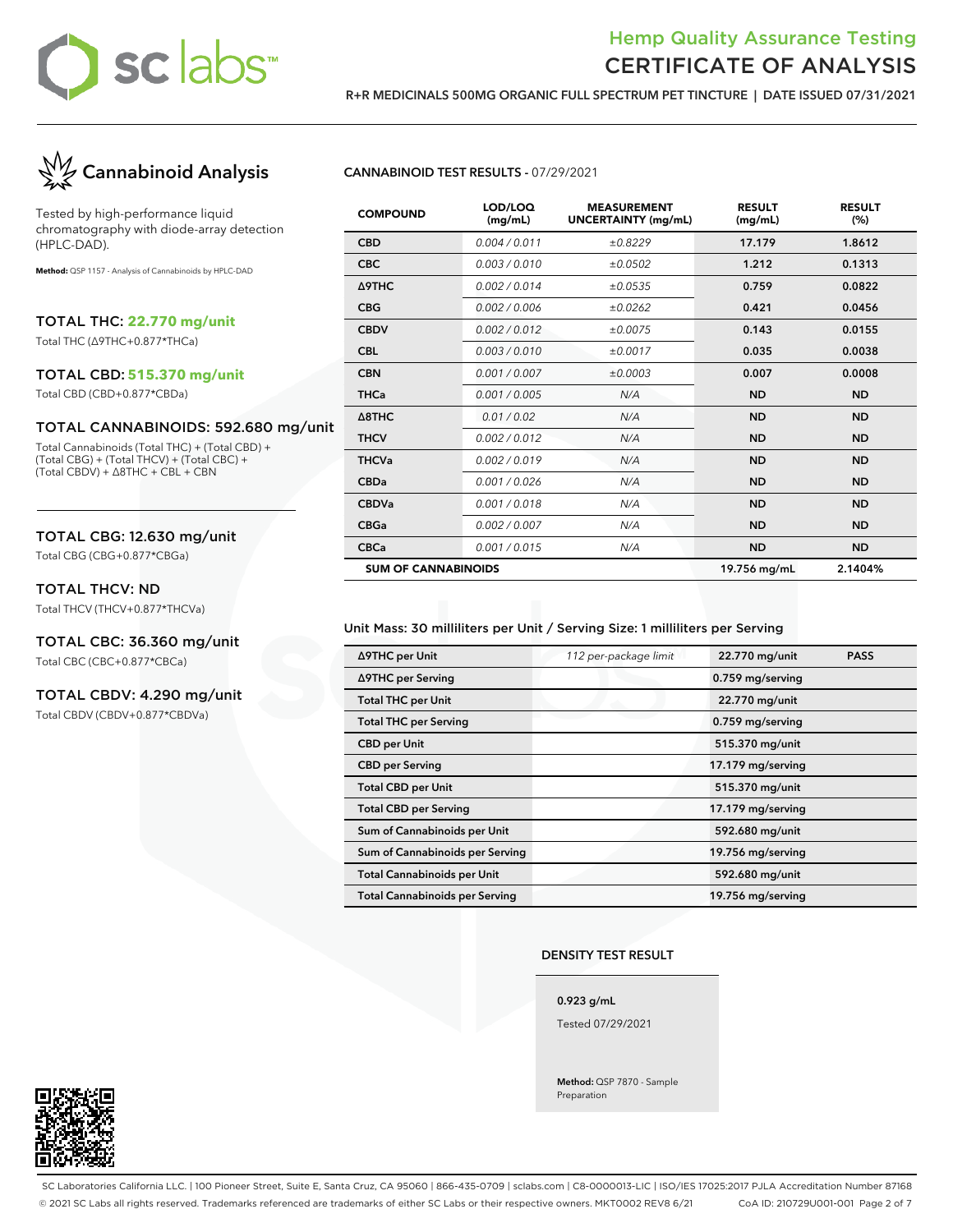# **sclabs**

# Hemp Quality Assurance Testing CERTIFICATE OF ANALYSIS

**R+R MEDICINALS 500MG ORGANIC FULL SPECTRUM PET TINCTURE | DATE ISSUED 07/31/2021**



Terpene analysis utilizing gas chromatographyflame ionization detection (GC-FID).

**Method:** QSP 1192 - Analysis of Terpenoids by GC-FID

### **1** β **Caryophyllene**

A sesquiterpene with a fragrance that can be described as spicy, woody, dry, dusty and mildly sweet. It was one of the first organic compounds to fully synthesized in a laboratory and plays a role in the endocannabinoid system as it is a functional  $\mathsf{CB}_2$  receptor agonist. Found in black pepper, clove, hops, rosemary, black-jack, perilla, spicebush, Indian pennywort, celery, frankincense, vitex, parsley, marigold, tamarind...etc.

### **2** α **Bisabolol**

A sesquiterpene alcohol with a fragrance that can be described as floral, peppery, sweet and clean. Found in chamomile, figwort, yarrow, skullcaps, lavender, ironwort, germander...etc.

### **3** α **Humulene**

Also known as α-caryophyllene, it is an isomer of the sesquiterpene β-Caryophyllene which frequently occurs in nature with many aromatic plants across the globe. It has a fragrance that can be described as earthy or musky with spicy undertones. Found in hops, forskohlii, skullcaps, basil, nutmeg, cloves, sage, cotton, tamarind, black pepper, guava, Scotch pine...etc.



### **TERPENOID TEST RESULTS -** 07/29/2021

| <b>COMPOUND</b>           | LOD/LOQ<br>(mg/g) | <b>MEASUREMENT</b><br>UNCERTAINTY (mg/g) | <b>RESULT</b><br>(mg/g)                         | <b>RESULT</b><br>(%) |
|---------------------------|-------------------|------------------------------------------|-------------------------------------------------|----------------------|
| $\beta$ Caryophyllene     | 0.004 / 0.012     | ±0.0127                                  | 0.358                                           | 0.0358               |
| $\alpha$ Bisabolol        | 0.008 / 0.026     | ±0.0090                                  | 0.169                                           | 0.0169               |
| $\alpha$ Humulene         | 0.009 / 0.029     | ±0.0048                                  | 0.148                                           | 0.0148               |
| Guaiol                    | 0.009 / 0.030     | ±0.0043                                  | 0.092                                           | 0.0092               |
| Caryophyllene Oxide       | 0.010 / 0.033     | ±0.0028                                  | 0.060                                           | 0.0060               |
| <b>Myrcene</b>            | 0.008 / 0.025     | N/A                                      | <loq< th=""><th><loq< th=""></loq<></th></loq<> | <loq< th=""></loq<>  |
| Limonene                  | 0.005 / 0.016     | N/A                                      | <loq< th=""><th><loq< th=""></loq<></th></loq<> | <loq< th=""></loq<>  |
| Eucalyptol                | 0.006 / 0.018     | N/A                                      | <loq< th=""><th><loq< th=""></loq<></th></loq<> | <loq< th=""></loq<>  |
| Linalool                  | 0.009 / 0.032     | N/A                                      | <loq< th=""><th><loq< th=""></loq<></th></loq<> | <loq< th=""></loq<>  |
| Fenchol                   | 0.010 / 0.034     | N/A                                      | <loq< th=""><th><loq< th=""></loq<></th></loq<> | <loq< th=""></loq<>  |
| <b>Borneol</b>            | 0.005 / 0.016     | N/A                                      | <loq< th=""><th><loq< th=""></loq<></th></loq<> | <loq< th=""></loq<>  |
| <b>Terpineol</b>          | 0.016 / 0.055     | N/A                                      | <loq< th=""><th><loq< th=""></loq<></th></loq<> | <loq< th=""></loq<>  |
| trans- $\beta$ -Farnesene | 0.008 / 0.025     | N/A                                      | <loq< th=""><th><loq< th=""></loq<></th></loq<> | <loq< th=""></loq<>  |
| Valencene                 | 0.009 / 0.030     | N/A                                      | $<$ LOQ                                         | <loq< th=""></loq<>  |
| Nerolidol                 | 0.009 / 0.028     | N/A                                      | <loq< th=""><th><loq< th=""></loq<></th></loq<> | <loq< th=""></loq<>  |
| $\alpha$ Pinene           | 0.005 / 0.017     | N/A                                      | <b>ND</b>                                       | <b>ND</b>            |
| Camphene                  | 0.005 / 0.015     | N/A                                      | <b>ND</b>                                       | <b>ND</b>            |
| Sabinene                  | 0.004 / 0.014     | N/A                                      | <b>ND</b>                                       | <b>ND</b>            |
| $\beta$ Pinene            | 0.004 / 0.014     | N/A                                      | <b>ND</b>                                       | <b>ND</b>            |
| $\alpha$ Phellandrene     | 0.006 / 0.020     | N/A                                      | <b>ND</b>                                       | <b>ND</b>            |
| 3 Carene                  | 0.005 / 0.018     | N/A                                      | <b>ND</b>                                       | <b>ND</b>            |
| $\alpha$ Terpinene        | 0.005 / 0.017     | N/A                                      | <b>ND</b>                                       | <b>ND</b>            |
| p-Cymene                  | 0.005 / 0.016     | N/A                                      | <b>ND</b>                                       | <b>ND</b>            |
| Ocimene                   | 0.011 / 0.038     | N/A                                      | <b>ND</b>                                       | <b>ND</b>            |
| $\gamma$ Terpinene        | 0.006 / 0.018     | N/A                                      | <b>ND</b>                                       | <b>ND</b>            |
| Sabinene Hydrate          | 0.006 / 0.022     | N/A                                      | <b>ND</b>                                       | <b>ND</b>            |
| Fenchone                  | 0.009 / 0.028     | N/A                                      | <b>ND</b>                                       | <b>ND</b>            |
| <b>Terpinolene</b>        | 0.008 / 0.026     | N/A                                      | <b>ND</b>                                       | <b>ND</b>            |
| (-)-Isopulegol            | 0.005 / 0.016     | N/A                                      | <b>ND</b>                                       | <b>ND</b>            |
| Camphor                   | 0.006 / 0.019     | N/A                                      | ND                                              | <b>ND</b>            |
| Isoborneol                | 0.004 / 0.012     | N/A                                      | <b>ND</b>                                       | ND                   |
| Menthol                   | 0.008 / 0.025     | N/A                                      | <b>ND</b>                                       | <b>ND</b>            |
| Nerol                     | 0.003 / 0.011     | N/A                                      | ND                                              | ND                   |
| Citronellol               | 0.003 / 0.010     | N/A                                      | <b>ND</b>                                       | ND.                  |
| R-(+)-Pulegone            | 0.003 / 0.011     | N/A                                      | <b>ND</b>                                       | <b>ND</b>            |
| Geraniol                  | 0.002 / 0.007     | N/A                                      | ND                                              | ND                   |
| <b>Geranyl Acetate</b>    | 0.004 / 0.014     | N/A                                      | <b>ND</b>                                       | <b>ND</b>            |
| $\alpha$ Cedrene          | 0.005 / 0.016     | N/A                                      | <b>ND</b>                                       | <b>ND</b>            |
| Cedrol                    | 0.008 / 0.027     | N/A                                      | ND                                              | ND                   |
| <b>TOTAL TERPENOIDS</b>   |                   |                                          | $0.827$ mg/g                                    | 0.0827%              |

SC Laboratories California LLC. | 100 Pioneer Street, Suite E, Santa Cruz, CA 95060 | 866-435-0709 | sclabs.com | C8-0000013-LIC | ISO/IES 17025:2017 PJLA Accreditation Number 87168 © 2021 SC Labs all rights reserved. Trademarks referenced are trademarks of either SC Labs or their respective owners. MKT0002 REV8 6/21 CoA ID: 210729U001-001 Page 3 of 7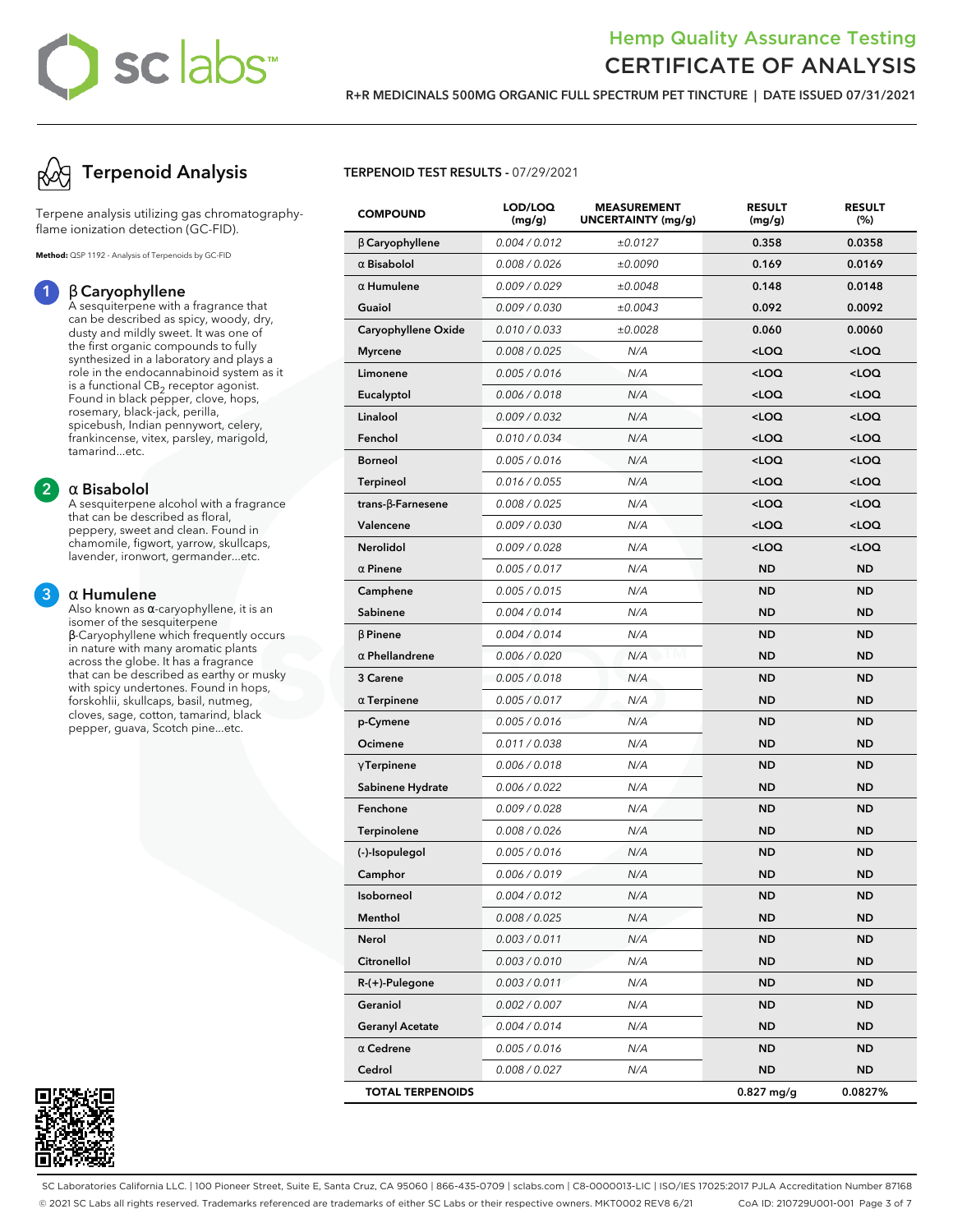# sc labs™

# Hemp Quality Assurance Testing CERTIFICATE OF ANALYSIS

**R+R MEDICINALS 500MG ORGANIC FULL SPECTRUM PET TINCTURE | DATE ISSUED 07/31/2021**

**Pesticide Analysis**

Pesticide and plant growth regulator analysis utilizing high-performance liquid chromatography-mass spectrometry (HPLC-MS) or gas chromatography-mass spectrometry (GC-MS).

\*GC-MS utilized where indicated.

**Method:** QSP 1212 - Analysis of Pesticides and Mycotoxins by LC-MS or QSP 1213 - Analysis of Pesticides by GC-MS

### **PESTICIDE TEST RESULTS -** 07/31/2021 **ND**

| <b>COMPOUND</b>          | LOD/LOQ<br>$(\mu g/g)$ | <b>ACTION LIMIT</b><br>$(\mu g/g)$ | <b>MEASUREMENT</b><br>UNCERTAINTY (µg/g) | <b>RESULT</b><br>$(\mu g/g)$ |
|--------------------------|------------------------|------------------------------------|------------------------------------------|------------------------------|
| Abamectin                | 0.03 / 0.10            | 0.3                                | N/A                                      | <b>ND</b>                    |
| Acephate                 | 0.02 / 0.07            | 5                                  | N/A                                      | <b>ND</b>                    |
| Acequinocyl              | 0.02 / 0.07            | $\overline{4}$                     | N/A                                      | ND                           |
| Acetamiprid              | 0.02 / 0.05            | 5                                  | N/A                                      | <b>ND</b>                    |
| Aldicarb                 | 0.03 / 0.08            | $\geq$ LOD                         | N/A                                      | <b>ND</b>                    |
| Azoxystrobin             | 0.02 / 0.07            | 40                                 | N/A                                      | ND                           |
| <b>Bifenazate</b>        | 0.01 / 0.04            | 5                                  | N/A                                      | <b>ND</b>                    |
| <b>Bifenthrin</b>        | 0.02 / 0.05            | 0.5                                | N/A                                      | <b>ND</b>                    |
| <b>Boscalid</b>          | 0.03 / 0.09            | 10                                 | N/A                                      | ND                           |
| Captan                   | 0.19/0.57              | 5                                  | N/A                                      | <b>ND</b>                    |
| Carbaryl                 | 0.02 / 0.06            | 0.5                                | N/A                                      | <b>ND</b>                    |
| Carbofuran               | 0.02 / 0.05            | $\ge$ LOD                          | N/A                                      | ND                           |
| Chlorantraniliprole      | 0.04 / 0.12            | 40                                 | N/A                                      | <b>ND</b>                    |
| Chlordane*               | 0.03 / 0.08            | $\ge$ LOD                          | N/A                                      | <b>ND</b>                    |
| Chlorfenapyr*            | 0.03 / 0.10            | $\geq$ LOD                         | N/A                                      | ND                           |
| Chlorpyrifos             | 0.02 / 0.06            | $\ge$ LOD                          | N/A                                      | <b>ND</b>                    |
| Clofentezine             | 0.03 / 0.09            | 0.5                                | N/A                                      | <b>ND</b>                    |
| Coumaphos                | 0.02 / 0.07            | $\geq$ LOD                         | N/A                                      | ND                           |
| Cyfluthrin               | 0.12 / 0.38            | $\mathcal{I}$                      | N/A                                      | <b>ND</b>                    |
| Cypermethrin             | 0.11 / 0.32            | $\mathbf{1}$                       | N/A                                      | <b>ND</b>                    |
| Daminozide               | 0.02 / 0.07            | $\ge$ LOD                          | N/A                                      | ND                           |
| <b>DDVP</b> (Dichlorvos) | 0.03 / 0.09            | $\geq$ LOD                         | N/A                                      | <b>ND</b>                    |
| Diazinon                 | 0.02 / 0.05            | 0.2                                | N/A                                      | <b>ND</b>                    |
| Dimethoate               | 0.03 / 0.08            | $\geq$ LOD                         | N/A                                      | ND                           |
| Dimethomorph             | 0.03 / 0.09            | 20                                 | N/A                                      | <b>ND</b>                    |
| Ethoprop(hos)            | 0.03 / 0.10            | $\geq$ LOD                         | N/A                                      | <b>ND</b>                    |
| Etofenprox               | 0.02 / 0.06            | $\ge$ LOD                          | N/A                                      | ND                           |
| Etoxazole                | 0.02 / 0.06            | 1.5                                | N/A                                      | <b>ND</b>                    |
| Fenhexamid               | 0.03 / 0.09            | 10                                 | N/A                                      | <b>ND</b>                    |
| Fenoxycarb               | 0.03 / 0.08            | $\geq$ LOD                         | N/A                                      | ND                           |
| Fenpyroximate            | 0.02 / 0.06            | $\overline{z}$                     | N/A                                      | <b>ND</b>                    |
| Fipronil                 | 0.03 / 0.08            | $\geq$ LOD                         | N/A                                      | <b>ND</b>                    |
| Flonicamid               | 0.03 / 0.10            | $\overline{c}$                     | N/A                                      | <b>ND</b>                    |
| Fludioxonil              | 0.03 / 0.10            | 30                                 | N/A                                      | <b>ND</b>                    |
| Hexythiazox              | 0.02 / 0.07            | $\overline{c}$                     | N/A                                      | ND.                          |
| Imazalil                 | 0.02 / 0.06            | $\geq$ LOD                         | N/A                                      | ND.                          |
| Imidacloprid             | 0.04 / 0.11            | 3                                  | N/A                                      | ND.                          |
| Kresoxim-methyl          | 0.02 / 0.07            | $\mathcal{I}$                      | N/A                                      | ND.                          |
| Malathion                | 0.03 / 0.09            | 5                                  | N/A                                      | ND.                          |
| Metalaxyl                | 0.02 / 0.07            | 15                                 | N/A                                      | <b>ND</b>                    |
| Methiocarb               | 0.02 / 0.07            | $\geq$ LOD                         | N/A                                      | ND                           |

Continued on next page

SC Laboratories California LLC. | 100 Pioneer Street, Suite E, Santa Cruz, CA 95060 | 866-435-0709 | sclabs.com | C8-0000013-LIC | ISO/IES 17025:2017 PJLA Accreditation Number 87168 © 2021 SC Labs all rights reserved. Trademarks referenced are trademarks of either SC Labs or their respective owners. MKT0002 REV8 6/21 CoA ID: 210729U001-001 Page 4 of 7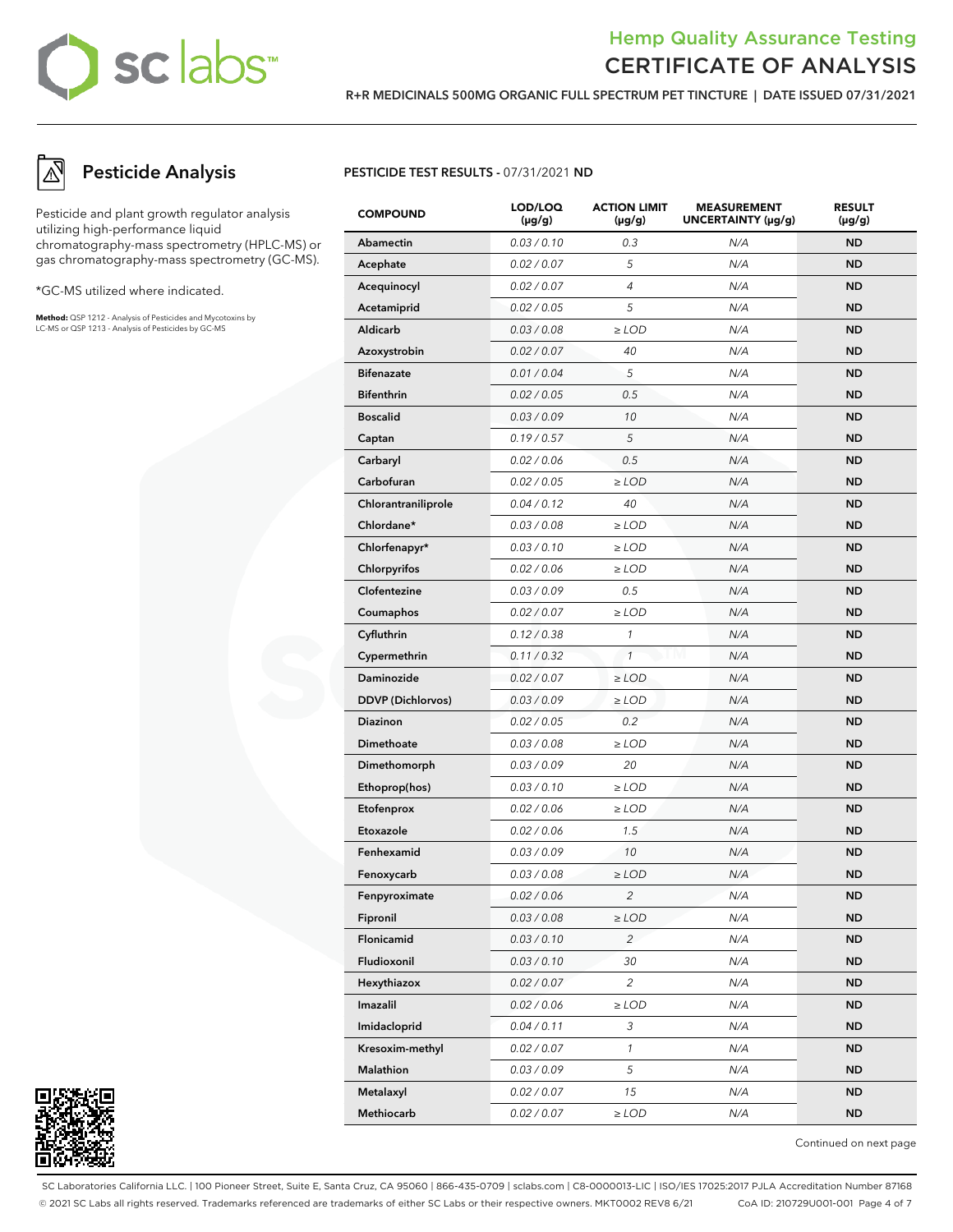# sc labs™

# Hemp Quality Assurance Testing CERTIFICATE OF ANALYSIS

**R+R MEDICINALS 500MG ORGANIC FULL SPECTRUM PET TINCTURE | DATE ISSUED 07/31/2021**



# **Pesticide Analysis** Continued

Pesticide and plant growth regulator analysis utilizing high-performance liquid chromatography-mass spectrometry (HPLC-MS) or gas chromatography-mass spectrometry (GC-MS).

\*GC-MS utilized where indicated.

**Method:** QSP 1212 - Analysis of Pesticides and Mycotoxins by LC-MS or QSP 1213 - Analysis of Pesticides by GC-MS



| <b>COMPOUND</b>          | LOD/LOQ<br>$(\mu g/g)$ | <b>ACTION LIMIT</b><br>$(\mu g/g)$ | <b>MEASUREMENT</b><br>UNCERTAINTY (µg/g) | <b>RESULT</b><br>$(\mu g/g)$ |
|--------------------------|------------------------|------------------------------------|------------------------------------------|------------------------------|
| Methomyl                 | 0.03/0.10              | 0.1                                | N/A                                      | <b>ND</b>                    |
| Methyl parathion         | 0.03/0.10              | $>$ LOD                            | N/A                                      | <b>ND</b>                    |
| <b>Mevinphos</b>         | 0.03 / 0.09            | $\geq$ LOD                         | N/A                                      | <b>ND</b>                    |
| Myclobutanil             | 0.03/0.09              | 9                                  | N/A                                      | <b>ND</b>                    |
| <b>Naled</b>             | 0.02 / 0.07            | 0.5                                | N/A                                      | <b>ND</b>                    |
| Oxamyl                   | 0.04 / 0.11            | 0.2                                | N/A                                      | <b>ND</b>                    |
| Paclobutrazol            | 0.02 / 0.05            | $\geq$ LOD                         | N/A                                      | <b>ND</b>                    |
| Pentachloronitrobenzene* | 0.03/0.09              | 0.2                                | N/A                                      | <b>ND</b>                    |
| Permethrin               | 0.04 / 0.12            | 20                                 | N/A                                      | <b>ND</b>                    |
| Phosmet                  | 0.03/0.10              | 0.2                                | N/A                                      | <b>ND</b>                    |
| Piperonylbutoxide        | 0.02 / 0.07            | 8                                  | N/A                                      | <b>ND</b>                    |
| Prallethrin              | 0.03 / 0.08            | 0.4                                | N/A                                      | <b>ND</b>                    |
| Propiconazole            | 0.02 / 0.07            | 20                                 | N/A                                      | <b>ND</b>                    |
| Propoxur                 | 0.03 / 0.09            | $\geq$ LOD                         | N/A                                      | <b>ND</b>                    |
| Pyrethrins               | 0.04 / 0.12            | $\mathbf{1}$                       | N/A                                      | <b>ND</b>                    |
| Pyridaben                | 0.02 / 0.07            | 3                                  | N/A                                      | <b>ND</b>                    |
| Spinetoram               | 0.02 / 0.07            | 3                                  | N/A                                      | <b>ND</b>                    |
| Spinosad                 | 0.02 / 0.07            | 3                                  | N/A                                      | <b>ND</b>                    |
| Spiromesifen             | 0.02 / 0.05            | 12                                 | N/A                                      | <b>ND</b>                    |
| Spirotetramat            | 0.02 / 0.06            | 13                                 | N/A                                      | <b>ND</b>                    |
| Spiroxamine              | 0.03 / 0.08            | $\ge$ LOD                          | N/A                                      | <b>ND</b>                    |
| Tebuconazole             | 0.02 / 0.07            | $\overline{2}$                     | N/A                                      | <b>ND</b>                    |
| Thiacloprid              | 0.03 / 0.10            | $\ge$ LOD                          | N/A                                      | <b>ND</b>                    |
| Thiamethoxam             | 0.03/0.10              | 4.5                                | N/A                                      | <b>ND</b>                    |
| Trifloxystrobin          | 0.03 / 0.08            | 30                                 | N/A                                      | <b>ND</b>                    |

# **Mycotoxin Analysis**

Mycotoxin analysis utilizing high-performance liquid chromatography-mass spectrometry (HPLC-MS).

**Method:** QSP 1212 - Analysis of Pesticides and Mycotoxins by LC-MS

### **MYCOTOXIN TEST RESULTS -** 07/31/2021 **ND**

| <b>COMPOUND</b>        | LOD/LOQ<br>$(\mu g/kg)$ | <b>ACTION LIMIT</b><br>$(\mu g/kg)$ | <b>MEASUREMENT</b><br>UNCERTAINTY (µq/kq) | <b>RESULT</b><br>$(\mu g/kg)$ |
|------------------------|-------------------------|-------------------------------------|-------------------------------------------|-------------------------------|
| <b>Aflatoxin B1</b>    | 2.0/6.0                 |                                     | N/A                                       | <b>ND</b>                     |
| <b>Aflatoxin B2</b>    | 1.8/5.6                 |                                     | N/A                                       | <b>ND</b>                     |
| <b>Aflatoxin G1</b>    | 1.0/3.1                 |                                     | N/A                                       | <b>ND</b>                     |
| <b>Aflatoxin G2</b>    | 1.2/3.5                 |                                     | N/A                                       | <b>ND</b>                     |
| <b>Total Aflatoxin</b> |                         | 20                                  |                                           | <b>ND</b>                     |
| Ochratoxin A           | 6.3/19.2                | 20                                  | N/A                                       | <b>ND</b>                     |



SC Laboratories California LLC. | 100 Pioneer Street, Suite E, Santa Cruz, CA 95060 | 866-435-0709 | sclabs.com | C8-0000013-LIC | ISO/IES 17025:2017 PJLA Accreditation Number 87168 © 2021 SC Labs all rights reserved. Trademarks referenced are trademarks of either SC Labs or their respective owners. MKT0002 REV8 6/21 CoA ID: 210729U001-001 Page 5 of 7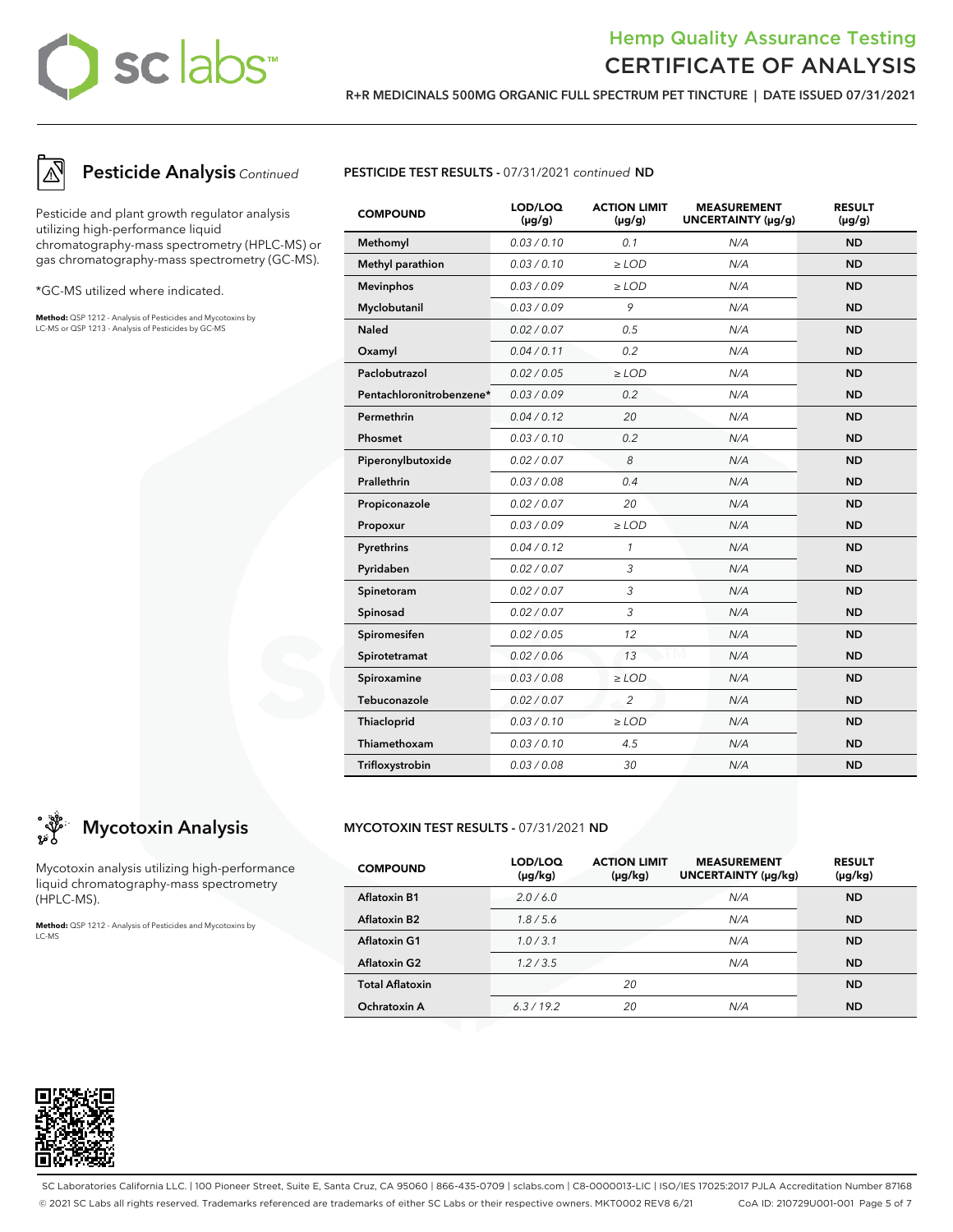# sclabs

# Hemp Quality Assurance Testing CERTIFICATE OF ANALYSIS



Residual Solvent analysis utilizing gas chromatography-mass spectrometry (GC-MS).

**Method:** QSP 1204 - Analysis of Residual Solvents by GC-MS



| <b>COMPOUND</b>          | LOD/LOQ<br>$(\mu g/g)$ | <b>ACTION LIMIT</b><br>$(\mu g/g)$ | <b>MEASUREMENT</b><br>UNCERTAINTY (µg/g) | <b>RESULT</b><br>$(\mu g/g)$ |
|--------------------------|------------------------|------------------------------------|------------------------------------------|------------------------------|
| Propane                  | 10/20                  | 5000                               | N/A                                      | <b>ND</b>                    |
| <b>Butane</b>            | 10/50                  | 5000                               | N/A                                      | <b>ND</b>                    |
| Pentane                  | 20/50                  | 5000                               | N/A                                      | <b>ND</b>                    |
| Hexane                   | 2/5                    | 290                                | N/A                                      | <b>ND</b>                    |
| Heptane                  | 20/60                  | 5000                               | N/A                                      | <b>ND</b>                    |
| <b>Benzene</b>           | 0.03/0.09              | $\mathcal{I}$                      | N/A                                      | <b>ND</b>                    |
| <b>Toluene</b>           | 7/21                   | 890                                | N/A                                      | <b>ND</b>                    |
| <b>Total Xylenes</b>     | 50/160                 | 2170                               | N/A                                      | <b>ND</b>                    |
| <b>Methanol</b>          | 50/200                 | 3000                               | N/A                                      | <b>ND</b>                    |
| Ethanol                  | 20/50                  | 5000                               | N/A                                      | <b>ND</b>                    |
| <b>Isopropyl Alcohol</b> | 10/40                  | 5000                               | N/A                                      | <b>ND</b>                    |
| Acetone                  | 20/50                  | 5000                               | N/A                                      | <b>ND</b>                    |
| Ethyl ether              | 20/50                  | 5000                               | N/A                                      | <b>ND</b>                    |
| <b>Ethylene Oxide</b>    | 0.3 / 0.8              | $\mathcal{I}$                      | N/A                                      | <b>ND</b>                    |
| Ethyl acetate            | 20/60                  | 5000                               | N/A                                      | <b>ND</b>                    |
| Chloroform               | 0.1 / 0.2              | $\mathcal{I}$                      | N/A                                      | <b>ND</b>                    |
| Methylene chloride       | 0.3/0.9                | $\mathcal{I}$                      | N/A                                      | <b>ND</b>                    |
| Trichloroethylene        | 0.1 / 0.3              | $\mathcal{I}$                      | N/A                                      | <b>ND</b>                    |
| 1,2-Dichloroethane       | 0.05 / 0.1             | $\mathcal{I}$                      | N/A                                      | <b>ND</b>                    |
| Acetonitrile             | 2/7                    | 410                                | N/A                                      | <b>ND</b>                    |

**R+R MEDICINALS 500MG ORGANIC FULL SPECTRUM PET TINCTURE | DATE ISSUED 07/31/2021**

### **HEAVY METALS TEST RESULTS -** 07/29/2021 **ND**

| <b>COMPOUND</b> | LOD/LOQ<br>$(\mu g/g)$ | <b>ACTION LIMIT</b><br>$(\mu g/g)$ | <b>MEASUREMENT</b><br>UNCERTAINTY (µg/g) | <b>RESULT</b><br>$(\mu g/g)$ |
|-----------------|------------------------|------------------------------------|------------------------------------------|------------------------------|
| Arsenic         | 0.02/0.1               | 1.5                                | N/A                                      | <b>ND</b>                    |
| Cadmium         | 0.02 / 0.05            | 0.5                                | N/A                                      | <b>ND</b>                    |
| Lead            | 0.04/0.1               | 0.5                                | N/A                                      | <b>ND</b>                    |
| <b>Mercury</b>  | 0.002 / 0.01           |                                    | N/A                                      | <b>ND</b>                    |



# **Heavy Metals Analysis**

Heavy metal analysis utilizing inductively coupled plasma-mass spectrometry (ICP-MS).

**Method:** QSP 1160 - Analysis of Heavy Metals by ICP-MS



SC Laboratories California LLC. | 100 Pioneer Street, Suite E, Santa Cruz, CA 95060 | 866-435-0709 | sclabs.com | C8-0000013-LIC | ISO/IES 17025:2017 PJLA Accreditation Number 87168 © 2021 SC Labs all rights reserved. Trademarks referenced are trademarks of either SC Labs or their respective owners. MKT0002 REV8 6/21 CoA ID: 210729U001-001 Page 6 of 7